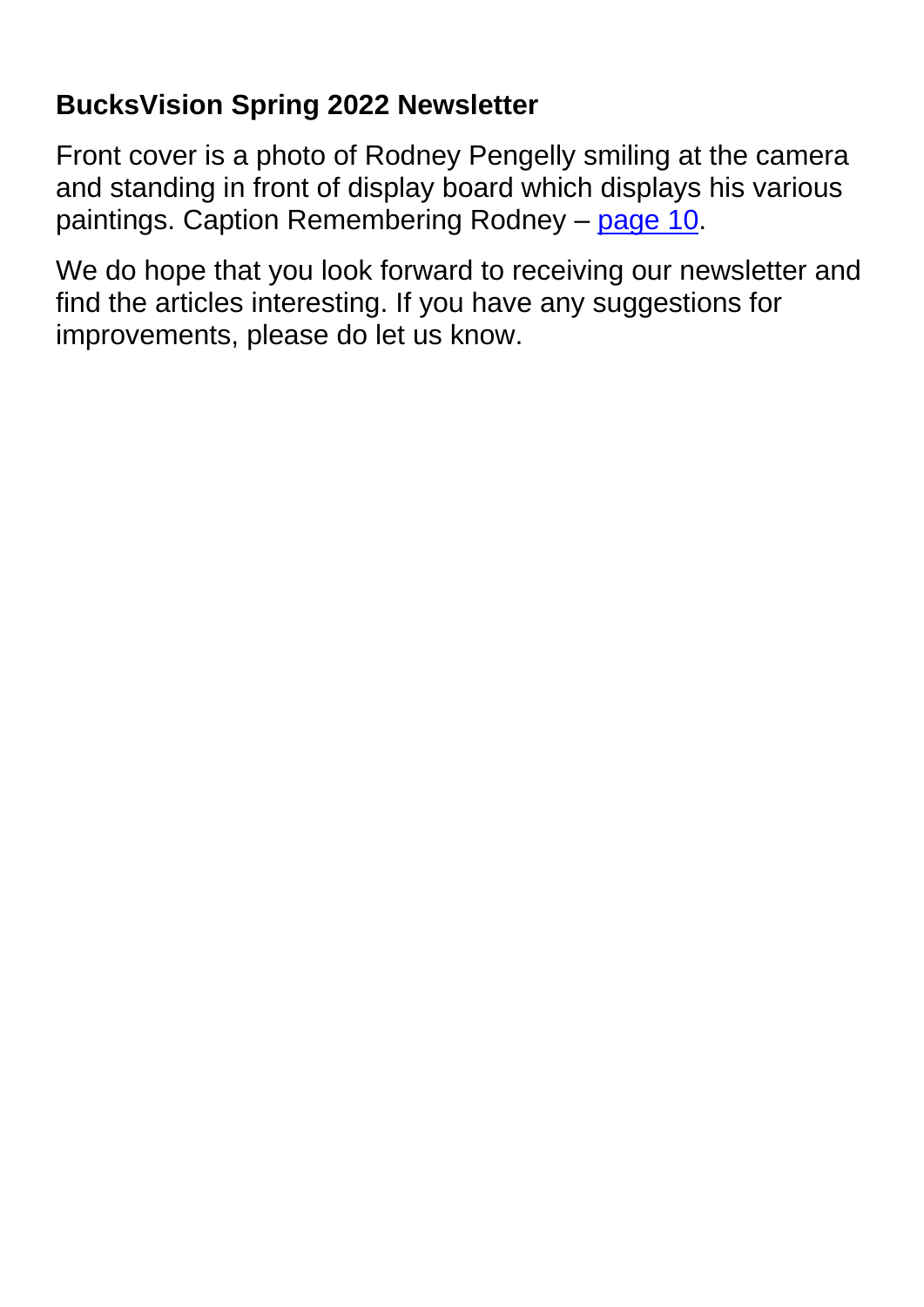### <span id="page-1-0"></span>**Advertisement – Humanware HumanWare's Explore portable magnifiers**

**Explore 5 - £425**, the perfect 'carry in your pocket' portable magnifier.

From reading TV listings, menus, food packaging and medicine box details, you will find lots of uses for your Explore 5.

#### **Explore 8 - £740**

Explore 8 provides superb image for close-up reading and distance viewing.

With an 8" screen and easy to use buttons, magnification and settings can be changed instantly to suit your preferences.

**Explore 12 £1395** - The new Two in One portable magnifier for Reading and Writing, includes Writing Stand and Carry Bag.

Explore 12 is a new simple to use full HD quality magnifier, excellent for near and distance viewing.

The Explore 12 makes writing so enjoyable, but you can also take it out of the Writing Stand and use it to read wherever you are.

The versatile Explore 12 will allow you to restart your hobbies and enjoy looking at family photographs again.

#### **Explore 12 unlocks the power of reading and writing.**

All HumanWare products include a two year guarantee and a 45 day money-back guarantee.

Call Freephone 0800 587 2589 or visit [www.humanware.com](http://www.humanware.com/) for more information and videos.

Interest Free Credit is available with DivideBuy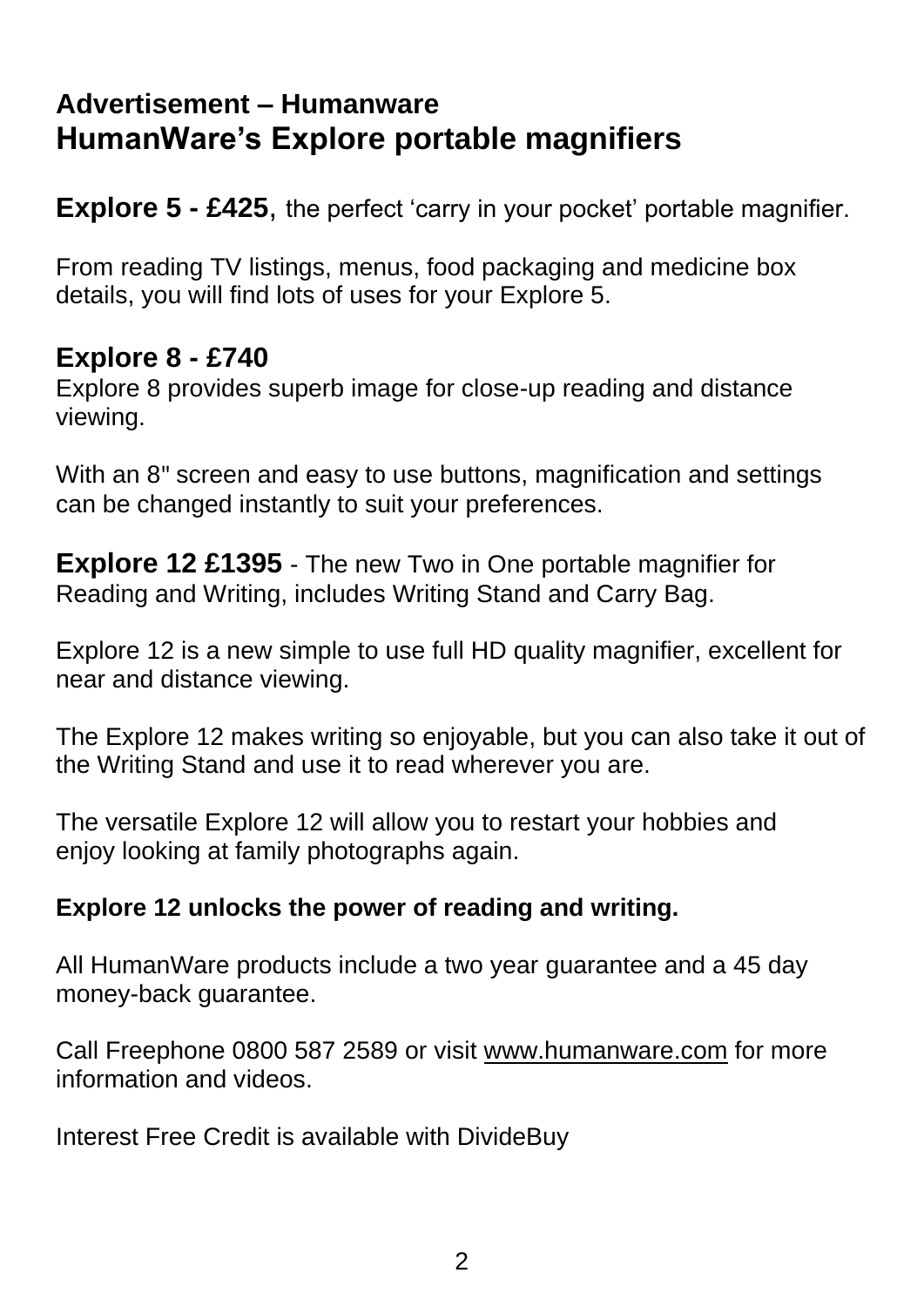# **Contents**

BucksVision, 143 Meadowcroft, Aylesbury, HP19 9HH Telephone 01296 487 556 Opening Hours Monday - Friday 9am - 5pm E-mail [reception@bucksvision.co.uk](mailto:reception@bucksvision.co.uk) [www.bucksvision.co.uk](http://www.bucksvision.co.uk/)

Charity registered number 1147814

Follow BucksVision's social media for our latest news

**[Facebook](http://www.facebook.com/bucksvision) [Twitter](http://www.twitter.com/bucksvision)** [Instagram](http://www.instagram.com/bucksvision143)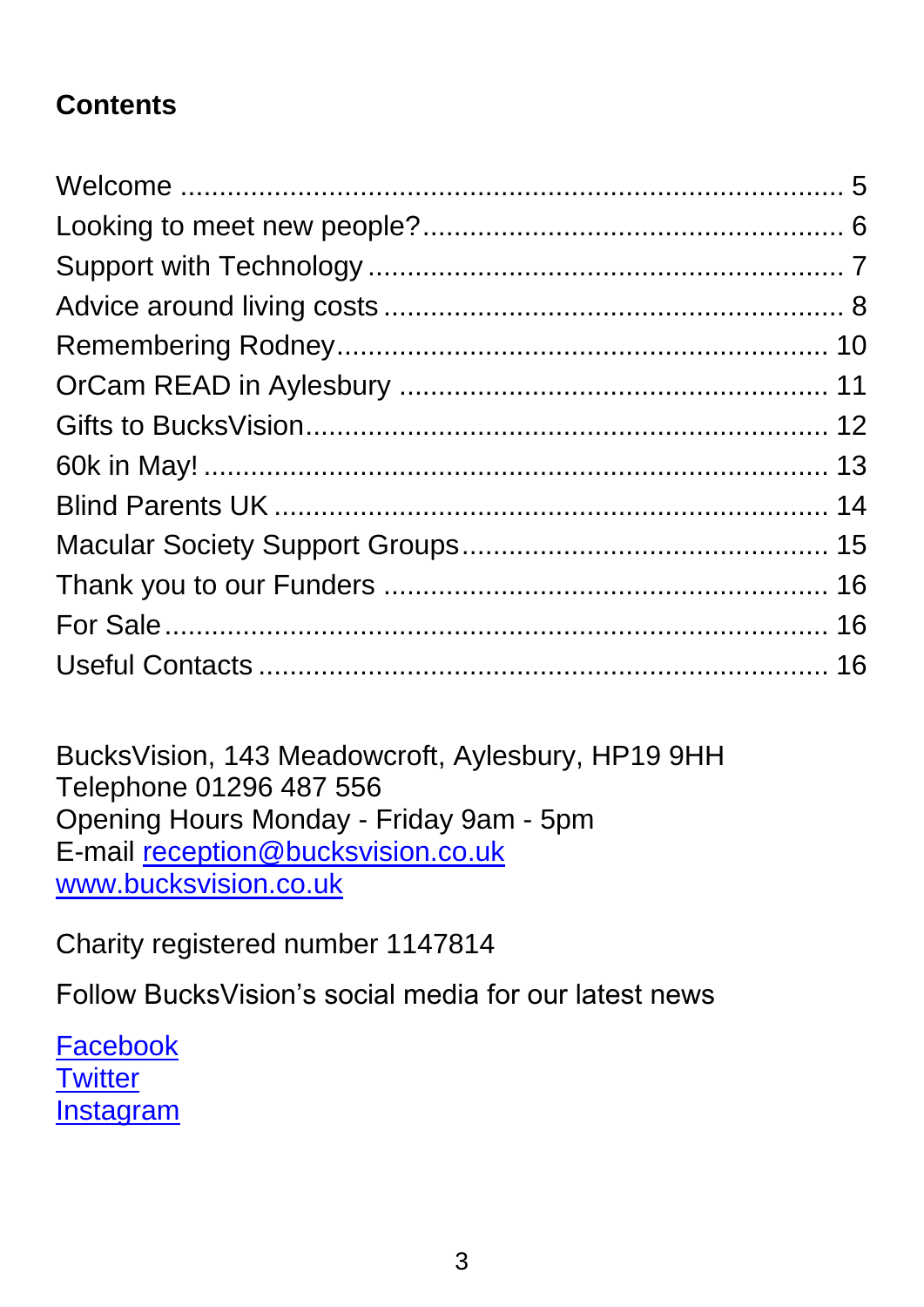#### **Advertisement - Cobolt Systems**

#### **DAILY LIVING AIDS FOR BLIND AND PARTIALLY SIGHTED PEOPLE**

**Talking Clocks And Watches Talking Mobile Phones Magnifiers Braille Games Big Button Landline Phones Talking Tape Measure Anti Glare Glasses Talking Colour Detector Talking Induction Hobs Talking Microwave Talking Combination Oven Talking Kitchen Scale Talking Bathroom Scale Talking Measuring Jug Talking Thermometers Voice Recorders And So Much More**

10% off Quote Code BV2022 valid until 30/05/2022

**Tel: 01493 700172** 

**Website: www.cobolt.co.uk** 

**Email: [sales@cobolt.co.uk](mailto:sales@cobolt.co.uk)**

**COBOLT SYSTEMS LTD The Old Mill House, Mill Road, Reedham, Norwich, Norfolk, NR13 3TL, England.**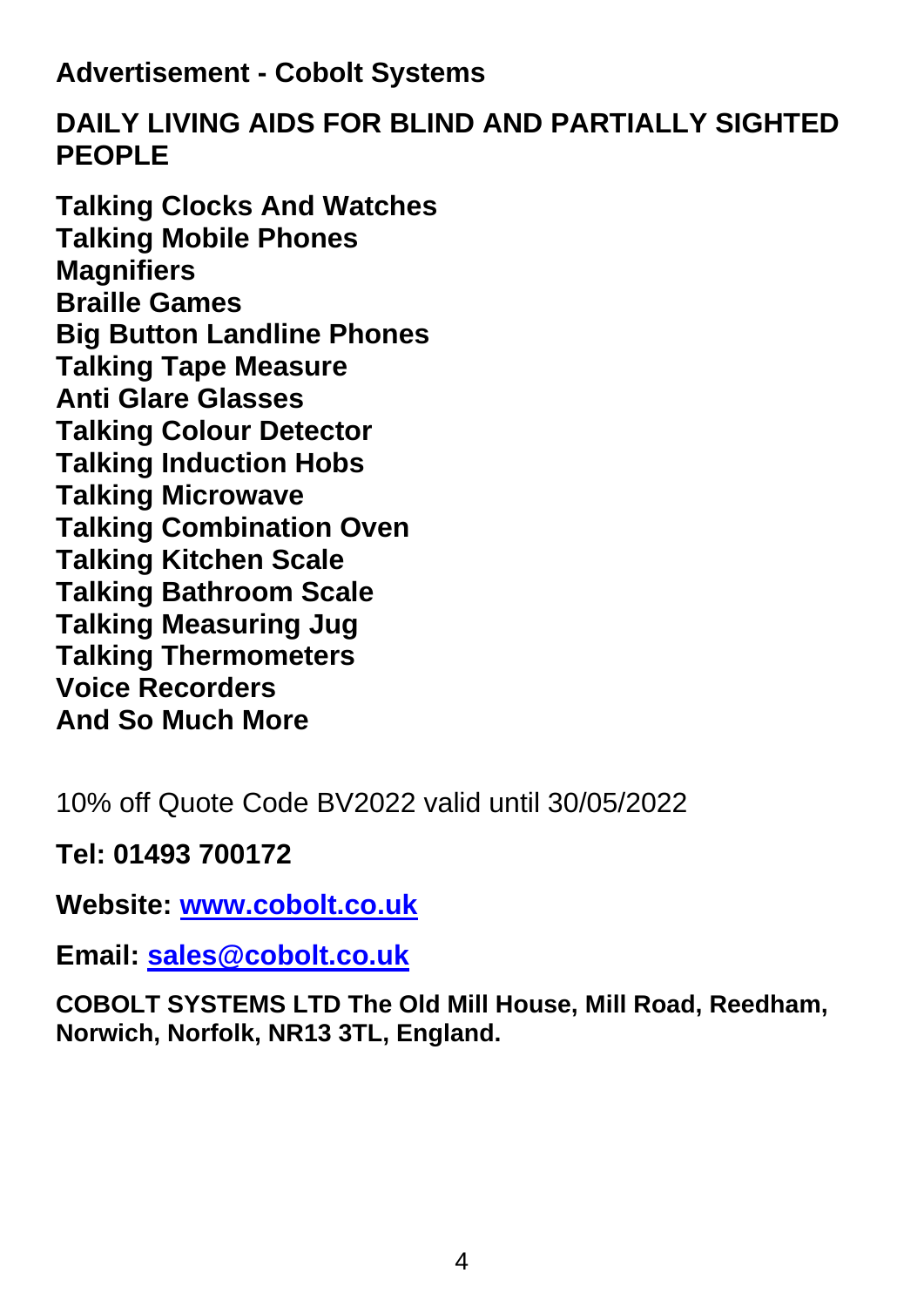### <span id="page-4-0"></span>**Welcome**

Steve Naylor, Chief Executive

We continue to live in difficult times. As I type this, Russia has continued its aggression towards Ukraine, with condemnation from countries across the globe.

A huge number of people have been affected, with families fleeing to neighbouring countries and relatives anxious about their loved ones. If you have been affected, please get in touch and we will try to help.

Fuel and energy costs are rising to worryingly high levels. You will find information on how to get advice and help with energy costs on [pages 8 and 9.](#page-7-0)

On a more positive note, most of our social and support activities have resumed. We have only been able to resume our services because of the commitment of our volunteers. I want to pass on my personal thanks and those of all the team here, including our Trustees.

Finally, BucksVision will soon become independent of RNIB. Since 2014, we have been delighted to work in partnership with RNIB to help people with sight loss. Nonetheless, we feel that it is in everyone's best interests for us to become independent so that we can continue to deliver our local services. We are grateful to RNIB for their support over the years, which has included significant levels of funding.

Challenges, and opportunities, lie ahead. We will continue to do our utmost to help local people with sight loss in the most effective way possible and remain grateful for your continued support.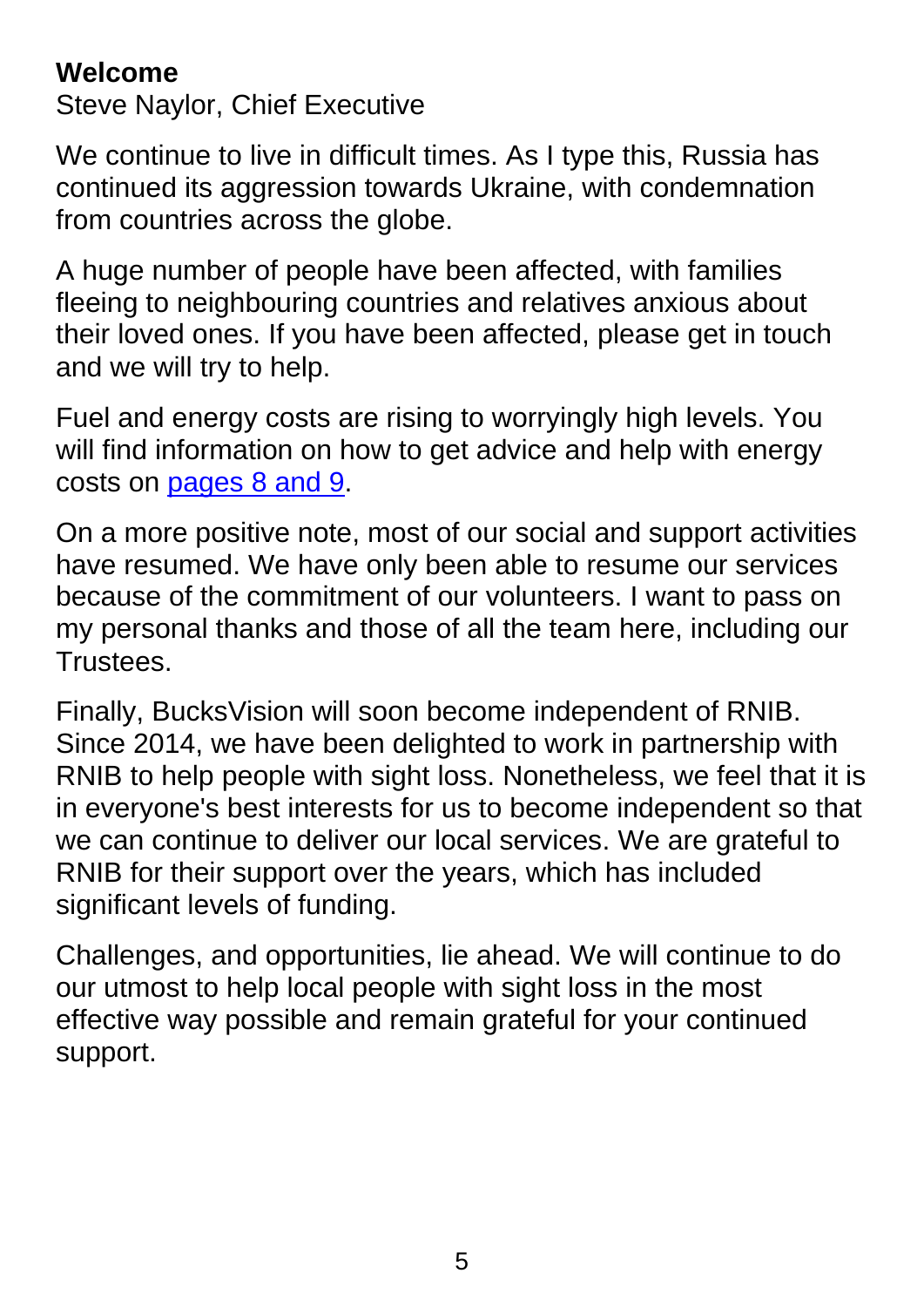#### <span id="page-5-0"></span>**Looking to meet new people?**

We were delighted to be able to resume our volunteer led social activities towards the end of last year, our members and volunteers have very much enjoyed attending the clubs again.

At our local groups you can:

• meet others living with sight loss as well as enjoying talks and other entertainment;

• be creative through arts and crafts;

• keep active, we have walking groups and a tandem group in Milton Keynes.

If you would be interested in giving our activities a go or finding out more, please get in touch with the office and we can discuss the different activities in your area.

01296 487 556

[reception@bucksvision.co.uk](mailto:reception@bucksvision.co.uk)

[www.bucksvision.co.uk/our-services/visual-impairment-social](http://www.bucksvision.co.uk/our-services/visual-impairment-social-activities)[activities](http://www.bucksvision.co.uk/our-services/visual-impairment-social-activities)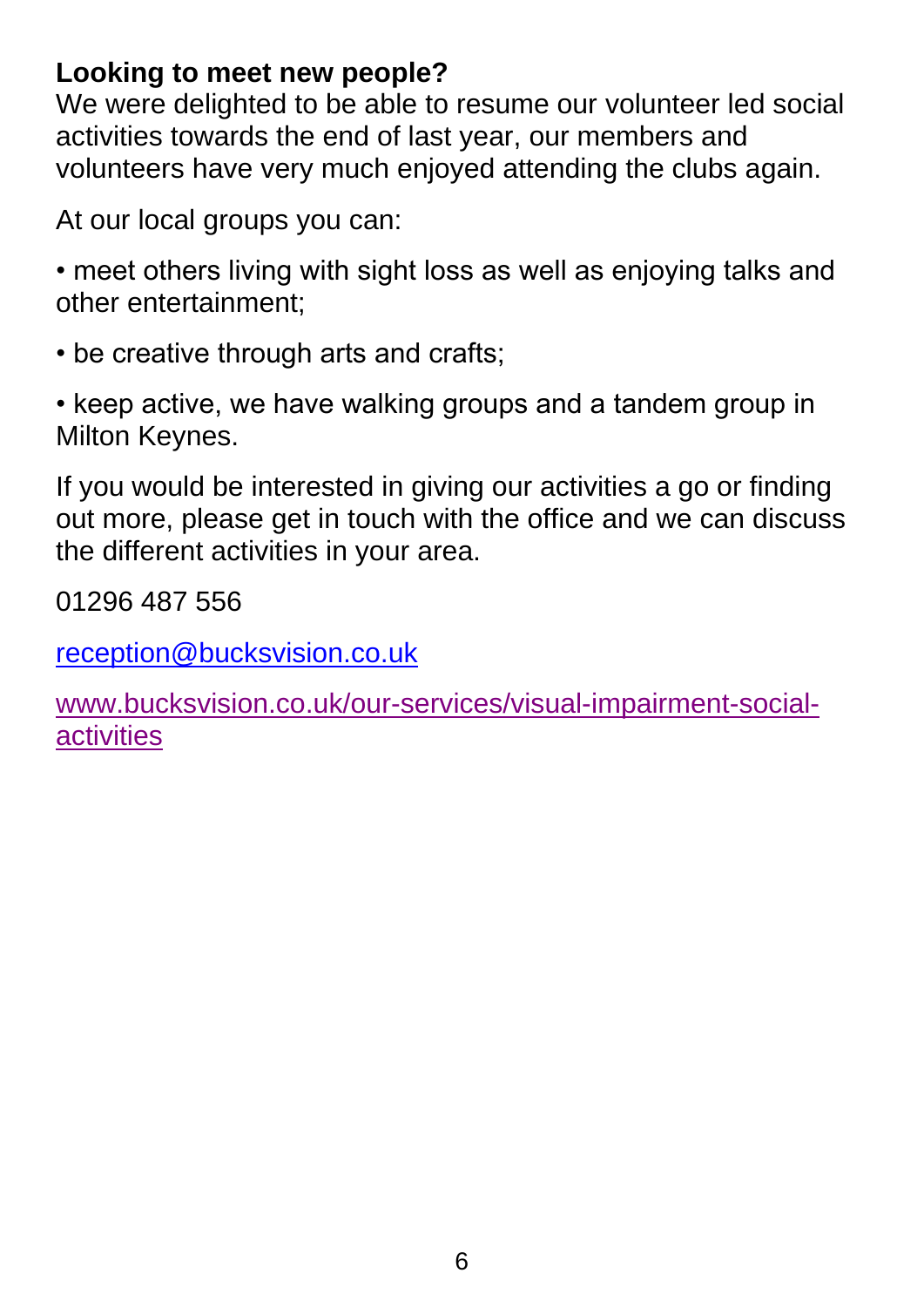### <span id="page-6-0"></span>**Support with Technology Virtual Technology Group**

Once a month we run a Topic Thursday session where we invite speakers to give a demonstration or talk on an aspect of technology.

Our next Topic Thursday will be a general Q&A session on Thursday 14 April at 2pm, while our session on Thursday 12 May at 2pm will be about voice dictation and how to get the best from it on your computer and devices.

The sessions run on Microsoft Teams and you can join by phone or online.

### **Beginners Project**

If you are new to technology or would like to learn about smart devices accessibility features then consider booking onto our beginners project, delivered by RNIB's Madleen Bluhm.

Running across four weeks, starting on Friday 10 June and finishing on Friday 1 July, the project will take place in central Milton Keynes.

## **Telephone/Virtual Support**

We have technology volunteers who can provide you with advice and support via telephone or virtually. The majority of our volunteers have sight loss so have personal experience of using technology on a daily basis.

## **Face to Face Support**

In Milton Keynes, we are able to offer face to face appointments. You can book an appointment with a volunteer to help with your query or to explain how something works.

For more information about the above please contact us on 01296 487 556 or email [reception@bucksvision.co.uk](mailto:reception@bucksvision.co.uk)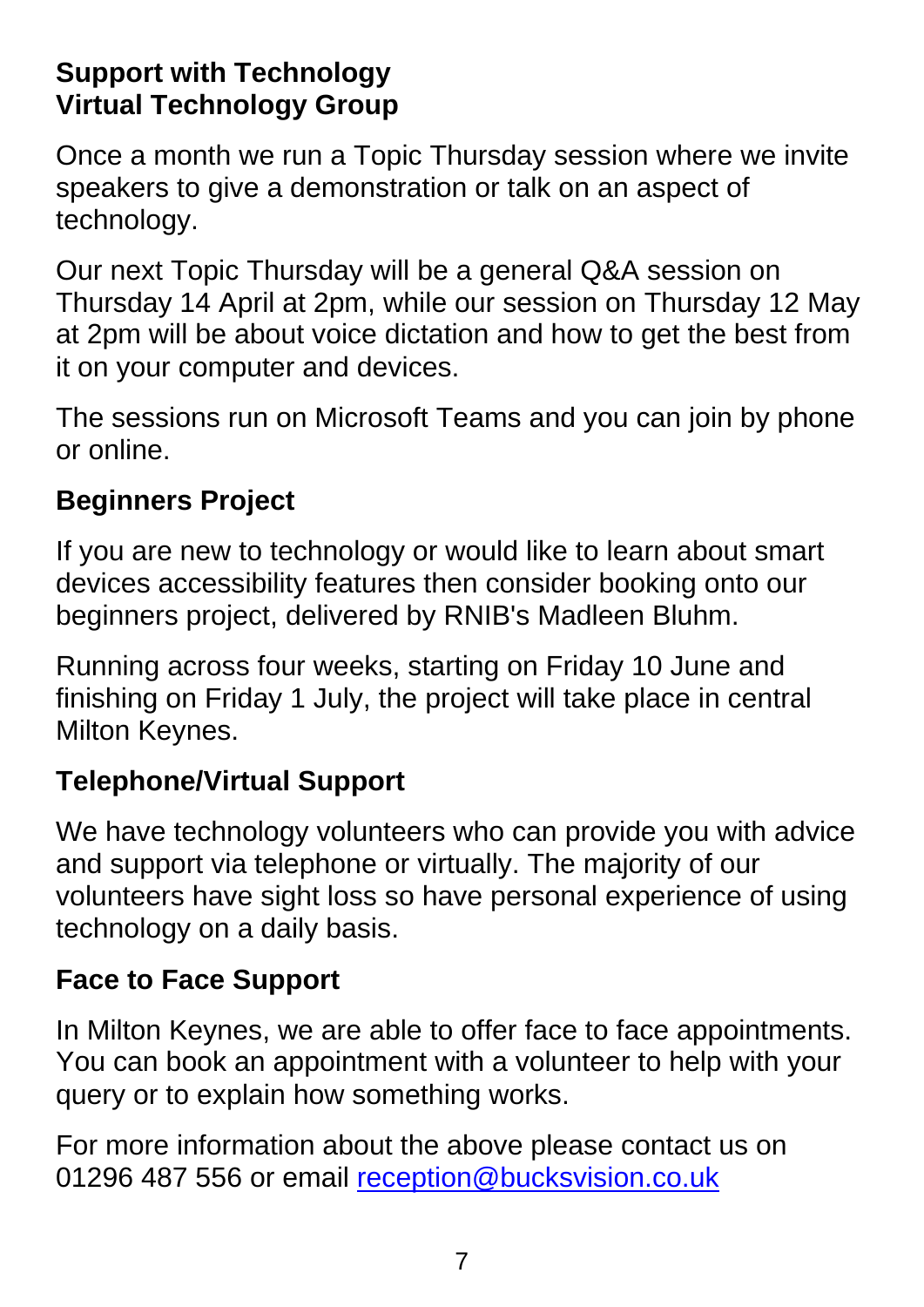## <span id="page-7-0"></span>**Advice around living costs**

Rising energy prices are hitting all households in the UK, with the current political situation impacting matters further. As well as this, the general cost of living is increasing.

The following avenues of support are available to help people concerned about their rising household bills.

### **Government Help**

The Government support package to help with increased energy bills includes three elements:

1. A repayable loan of £200

Every electricity account will receive £200 in credit in October. Those on prepayment meters may receive this £200 credit as a voucher or a cheque.

From April 2023, all households will repay the £200 loan over 5 years. This is an extra £40 a year on your electricity bill.

2. £150 Council Tax rebate

In April, all households in Council Tax bands A to D will receive a single payment of £150.

This is to support the payment of your energy bills and does not need to be repaid.

Set up a Direct Debit for Council Tax if you can, to make sure you get the rebate automatically, otherwise the council will contact you and invite you to make a claim for the rebate.

3. Discretionary Support Fund

From April, local authorities will have funding for energy customers who do not qualify for the £150 Council Tax rebate. Details are not confirmed yet but you could be eligible if you are:

- exempt from paying Council Tax due to benefits
- a student
- resident in a property in Council Tax bands E to H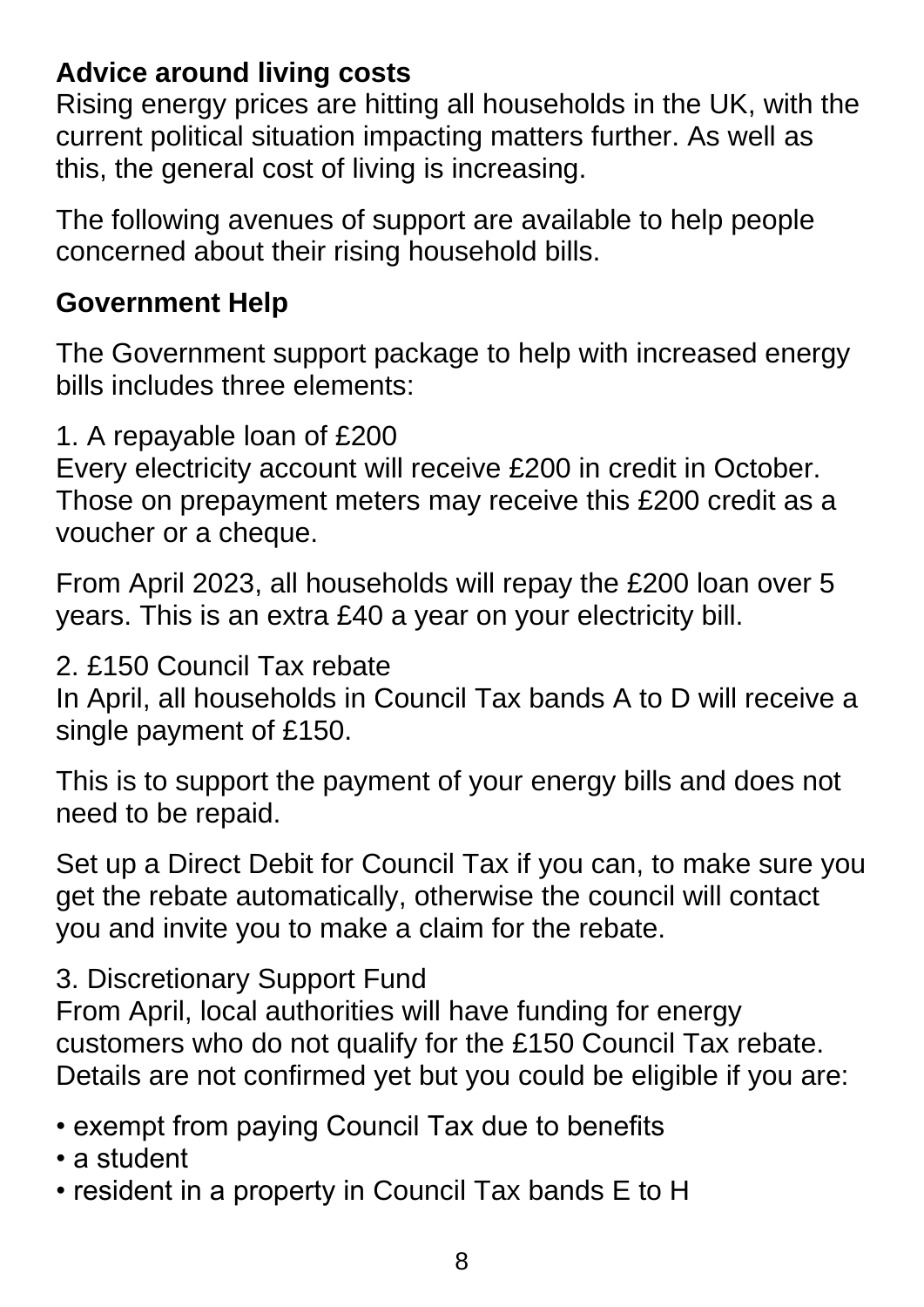# **Help from your Supplier**

Your energy supplier may be able to help provide grants so get in touch with them to discuss your energy bills. If your supplier cannot provide a grant you may be able to get one through the British Gas Energy Trust, who have criteria you must meet in order to qualify. Make sure you take your meter readings on 31 March, if you can, this will ensure you pay the lower rate for energy used before 1 April.

### **Priority Services Register**

Sign up for your supplier's Priority Services Register if you or your child is disabled or has a long-term health condition. This means your supplier can offer you extra free services, such as priority support and updates in an emergency.

### **Advice Lines**

If you would like to discuss your needs with someone there are helplines available.

Disability Energy Support: Scope offer free advice to disabled people, helping them to manage their energy and water needs. They offer up to 45 minute telephone appointments with an energy advisor who can provide you with advice specific to your needs. To arrange an appointment [apply online,](https://www.scope.org.uk/disability-energy-support/eligibility-check/) call 0808 801 0828 or email [Disability.EnergySupport@scope.org.uk.](mailto:Disability.EnergySupport@scope.org.uk)

Bucks Helping Hand: Buckinghamshire Council's Helping Hand advice line offers assistance if you are struggling with food, energy and household bills. [Apply online](https://account.buckscc.gov.uk/service/Helping_hand) or contact them by phone on 01296 531 151.

MK Money Lifeline: Offer free confidential money advice to anyone in the Milton Keynes area. Contact them on 0300 1235 198.

Citizens Advice Bureau: CAB can offer advice about money, their national advice line is 0800 144 8848.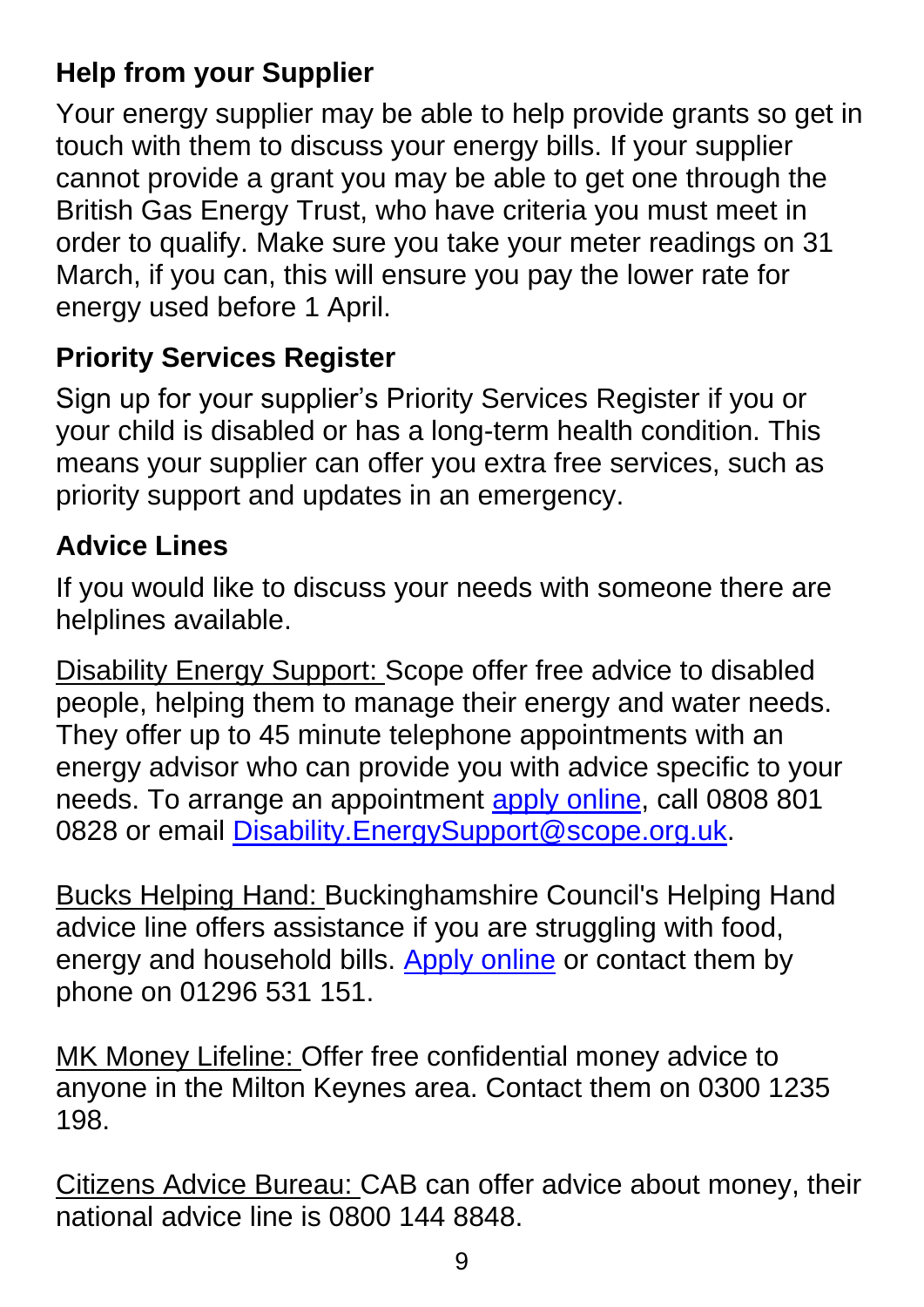### <span id="page-9-0"></span>**Remembering Rodney**

Some of you may remember us featuring an obituary for BucksVision member Rodney Pengelly in our Spring 2020 newsletter.

Rodney was a talented watercolour artist and horticulturalist who lived in Chalfont St Giles. In 2013, he turned his wonderful paintings into greeting cards and mounted prints to sell with all profits kindly donated to us.

"Since 2008, BucksVision have supplied me with special lighting and magnifiers.

Without this help I would not have been able to paint my highly detailed watercolour paintings, although I still need to have good light and a lot of patience."

Recently we were delighted to be contacted by Rodney's daughter, Julie, who offered us her father's remaining cards. She also let us know that she and her family are hoping to hold an exhibition later this year to display Rodney's work. We are selling Rodney's wonderful cards and a few mounted prints to help us raise money. All of Rodney's different designs can be found on [our website.](https://bucksvision.co.uk/support/rodneyscards) They include paintings of the local countryside and places of interest.

£3.50 for pack of 10 cards

£10 for mounted prints

To purchase contact us on:

01296 487 556

[reception@bucksvision.co.uk](mailto:reception@bucksvision.co.uk)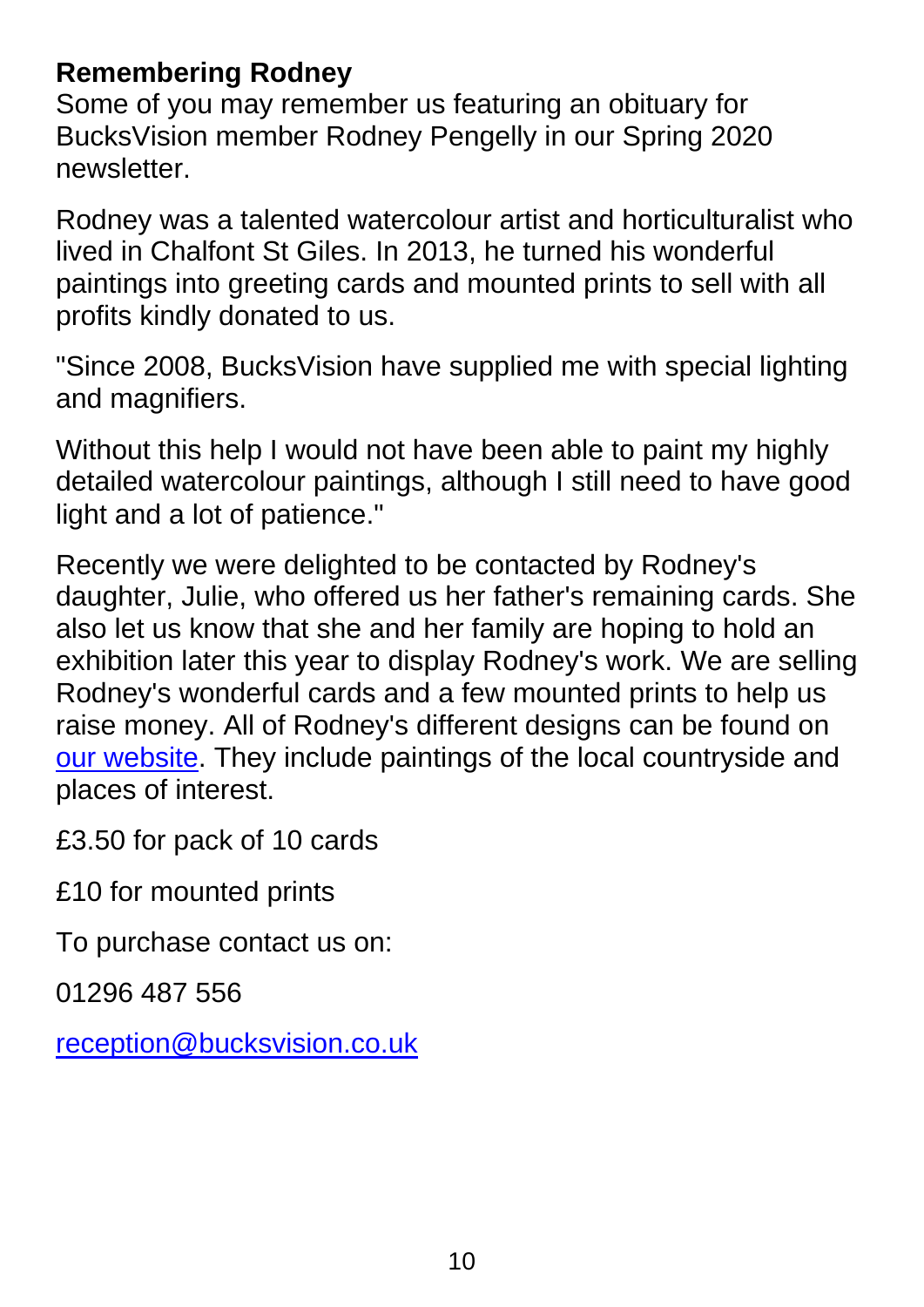### <span id="page-10-0"></span>**OrCam READ in Aylesbury**

OrCam READ is a highly sophisticated lightweight smart camera.

Using AI technology, it instantly reads any printed or digital text from books, newspapers, smartphone screens, computers, and more. It is intuitively operated, with just the press of a button. Either listen via the mini speaker on the device or through headphones (wired or Bluetooth).

OrCam READ is the most efficient smartpen on the market, and the only one with Full Page Capture. It is designed for all ages and does not require an internet connection.

With thanks to Optelec, who have kindly loaned us an OrCam READ, we are delighted to announce that we can now demonstrate it at our Resource Centre in Aylesbury. If you would like to have a try of this smart device please get in touch with us to book an appointment. If you require transport this is something we may be able to arrange.

Additional New Equipment

With thanks to our funders (see page 16) we can now demonstrate the Optelec Compact 10 HD with speech. This integrates magnification with text-to-speech technology and provides much flexibility in its use, including being able to use it for crafting or writing.

Additionally from mid-April, we will have the Explore 12 which you can read more about on [page 2 \(the Humanware advert\).](#page-1-0)

For more information please contact us on 01296 487 556 or email [reception@bucksvison.co.uk](mailto:reception@bucksvison.co.uk)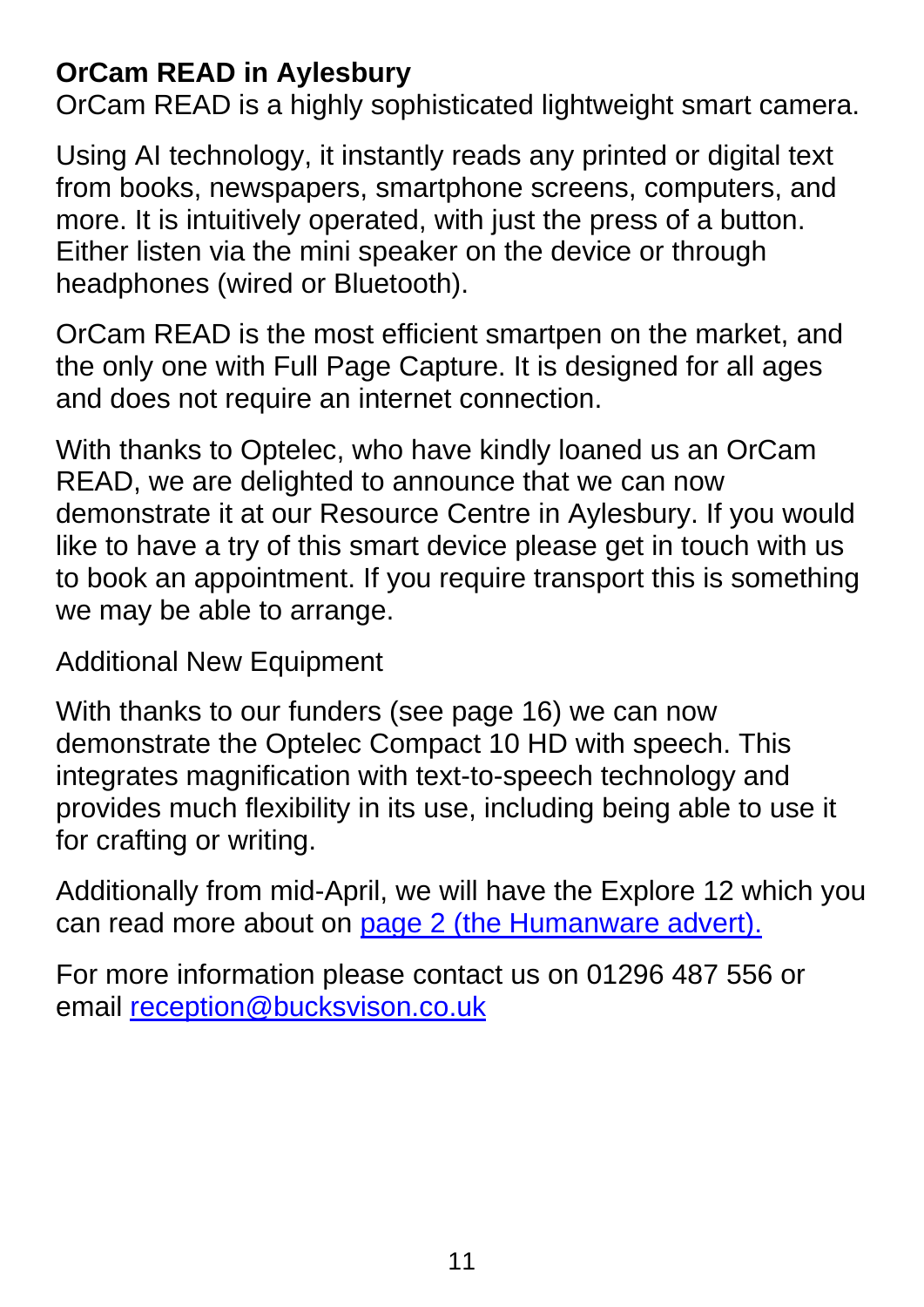### <span id="page-11-0"></span>**Gifts to BucksVision**

Recently we have gratefully received gifts from people who have sadly passed away.

# **Jimmy Clark**

Jimmy passed away in October 2021 aged 73. He leaves behind two sisters and four brothers. Jimmy had Cerebral Palsy and was visually impaired for most of his life.

To celebrate his life, his family chose to make a donation to BucksVision so we can continue to support people with sight loss.

We would like to thank Jimmy's family for thinking of us at this very sad time.

### **Michael Tilley**

Mr Tilley generously chose to support six local charities through a gift in his Will.

We are extremely grateful to receive a substantial legacy from his estate which will help us to continue to deliver our services to people in the local area for the next few years.

If you are interested in leaving a gift to BucksVision in your Will please contact us on 01296 487 556 or email [fundraising@bucksvision.co.uk](mailto:fundraising@bucksvision.co.uk)

A copy of our Gifts in Wills leaflet is also available to [download](https://bucksvision.co.uk/support/Donate-to-us/Leave-a-Legacy)  [from our website.](https://bucksvision.co.uk/support/Donate-to-us/Leave-a-Legacy)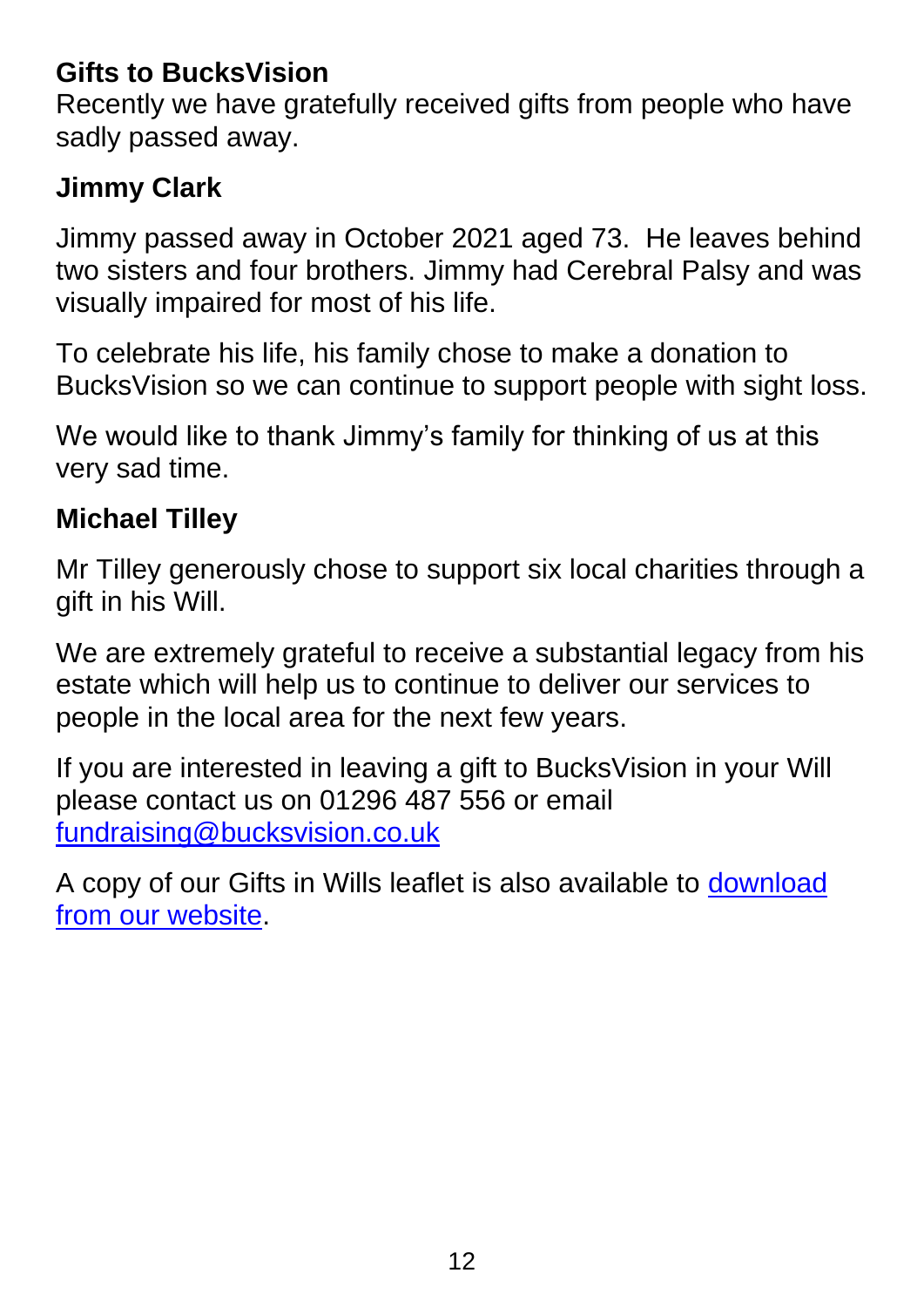### <span id="page-12-0"></span>**60k in May!**

We are pleased to announce that we are running our virtual fundraising event, 60k Through the Month of May, again this year!

It can be completed in whatever way works for you. Whether that is walking, running, cycling, swimming or something else.

You might wish to spread the challenge across the whole month by completing 2km a day walking around your garden or, you may wish to try something a bit more ambitious such as completing 20km three times during May. The choice is yours!

You can sign up to our 60k Through the Month of May Challenge via our website.

Alternatively, call us on 01296 487 556 and we will send you a sponsorship pack in the post.

Follow our social media pages (Facebook, Twitter and Instagram) for the latest updates on our activities and don't forget to tag us into your personal posts and use the hashtag #60kChallenge.

We hope our 60k Challenge will raise much needed funds as well as awareness of our services.

Physical activity not your thing? There are lots of other ways that you can raise funds for BucksVision.

To find out more visit our website or email [fundraising@bucksvision.co.uk](mailto:fundraising@bucksvision.co.uk)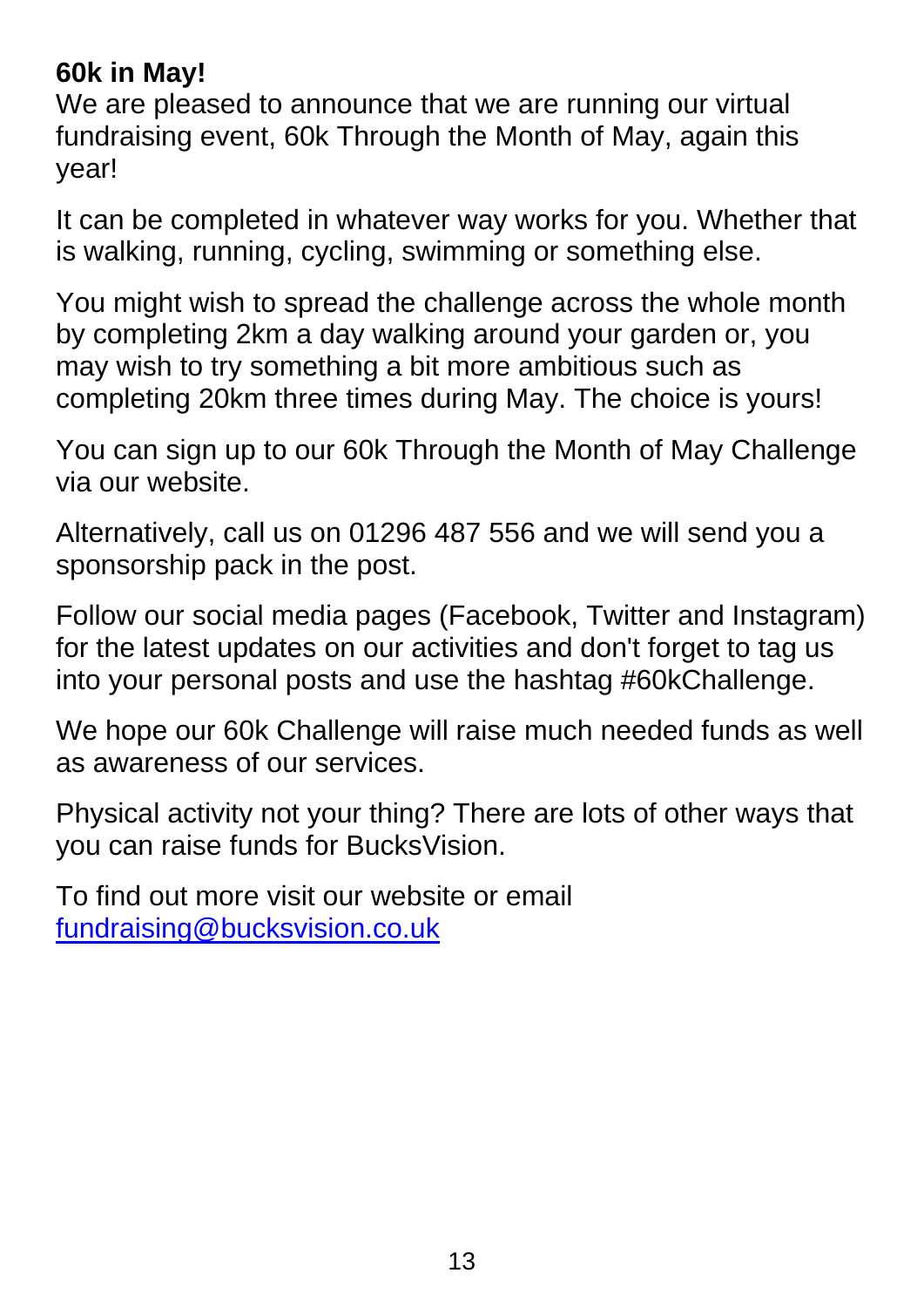## <span id="page-13-0"></span>**Blind Parents UK**

Blind Parents UK's services are completely free and delivered by a dedicated volunteer team, all of whom have a visual impairment themselves.

They never turn down enquiries from family members, friends or professionals and will help in whatever way they can.

If you have an occasional question that needs answering, or want any advice they can give you, they are there to help.

They support first time parents-to-be, through to great grandparents, and their lively community sees a constant flow of questions, information and stories from their active members.

They are very proud of their peer-support model, believing the best people to help are those who have been through similar situations.

#### **Contact Details**

Telephone: 01905 886 252

They have an answering machine service and aim to return your call within 48 hours, often sooner.

Email: [info@blindparents.uk](mailto:info@blindparents.uk)

For all enquiries 24/7

Website: [www.blindparents.uk](http://www.blindparents.uk/) 

Here you will find a free, confidential membership form, so they can provide the correct support quickly and efficiently to you.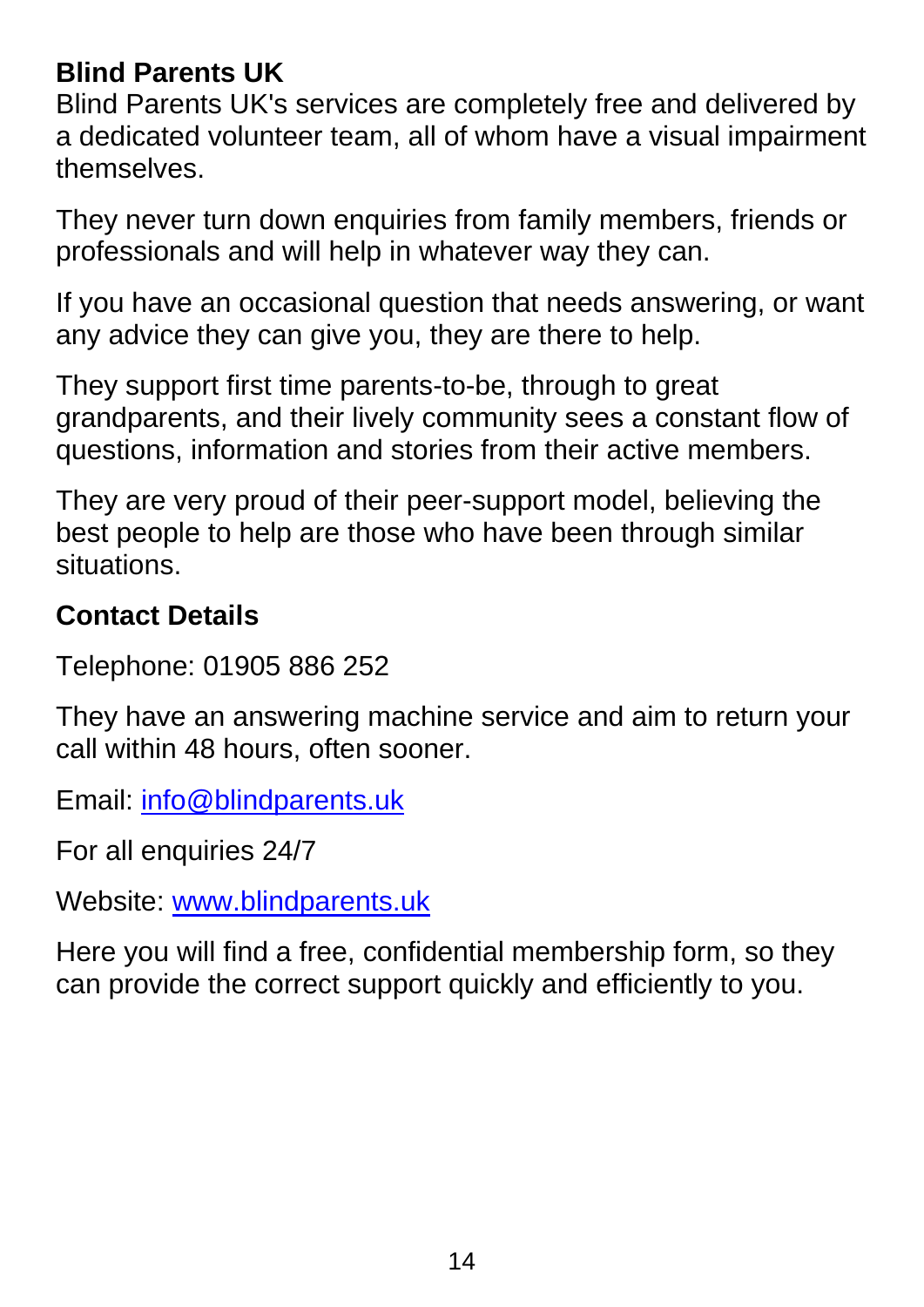### <span id="page-14-0"></span>**Macular Society Support Groups**

Macular Society's Support Groups offer help in understanding macular disease and coming to terms with sight loss. They share information about obtaining treatment, other services and staying independent.

### **Aylesbury - Face to Face**

The group meets on the last Wednesday of each month (except Dec) from 1pm to 3pm at Aylesbury Methodist Church, Buckingham Street, HP20 2NQ.

They would be delighted to welcome new members to the group. If you would like to join or find out more please contact Christine Hales on 01296 581 771.

### **Milton Keynes - Face to Face**

The group meets on the second Tuesday of each month from 2pm to 4pm at Centrecom, 602 North Row, Secklow Gate West, MK9 3BJ. If you would like to join the group please contact Paul Holden on 07769 494 087.

### **Amersham & High Wycombe**

The High Wycombe group is hoping to return to face to face meetings in May, but in the meantime members of both groups join a regular telephone meeting on the second Tuesday of each month from 2pm to 3pm.

#### **Bucks Telephone Group**

From 21 April the Macular Society will be launching a Buckinghamshire Telephone group. It will meet on the third Thursday of the month from 10.30am to 11.30am.

For more information and details about how to join the telephone groups, please contact Paul Holden on 07769 494 087.